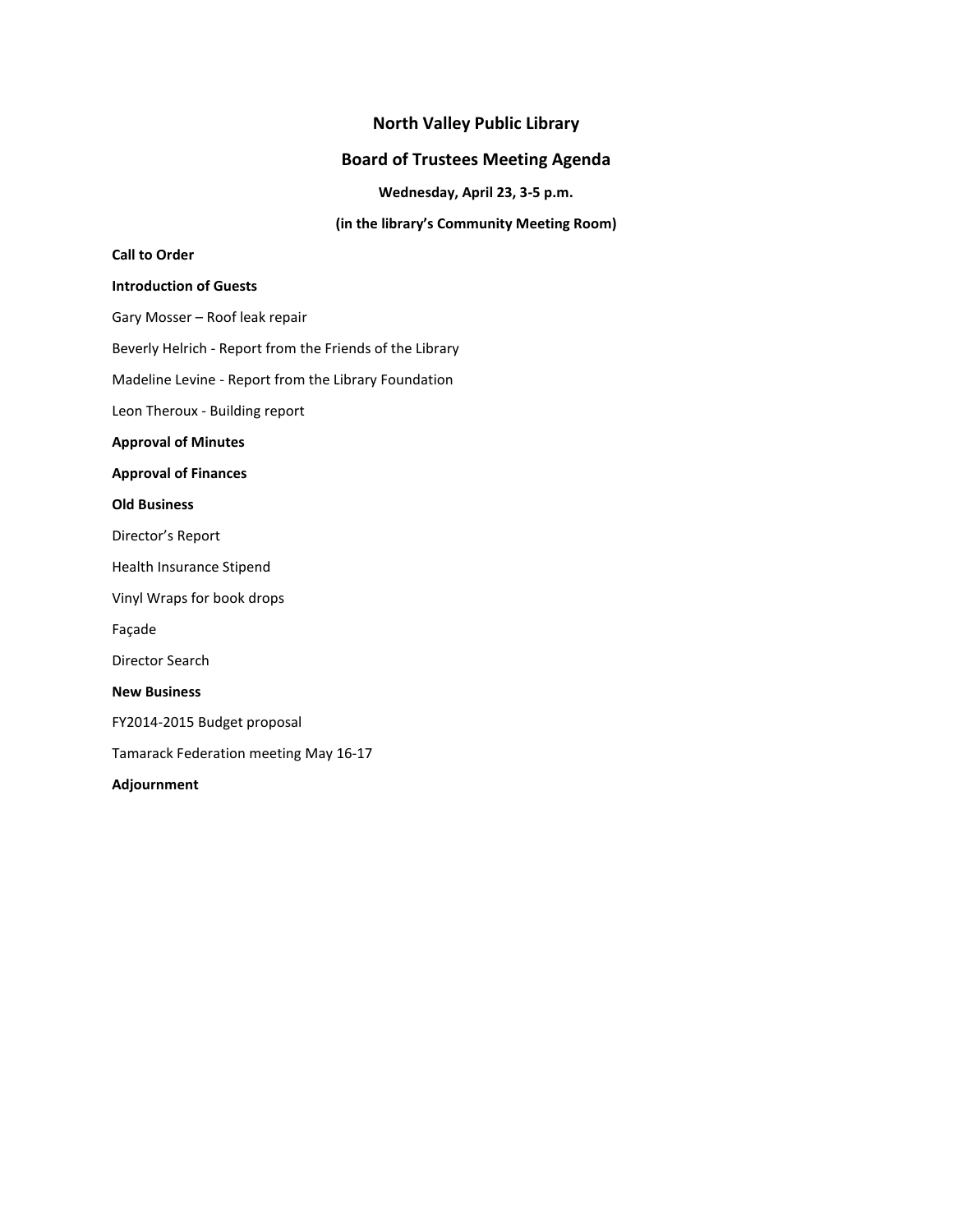# **North Valley Public Library Draft Minutes of 4-23-14 Meeting 3 pm**

**Call to Order** – The meeting was called to order at 3:06 pm by Chair Joanne Charbonneau.

Present: Boardmembers Joanne Charbonneau, Ed Harrison, Victoria Howell, Alan Sponberg, Toba Winston, Director Renee McGrath Also present: Leon Theroux, Beverly Helrich

# **Introduction of Guests** – no guests

It was noted that Gary Mosser would be arriving at the meeting later to make his report on the roof leak repairs.

# **Reports**

**Friends of NVPL** - Beverly Helrich, president, reported that the Spring Cleanup on April 19 was successful. She also reported that Molly Hackett, Master Gardener, will be the speaker at the next Lunch and Learn on May 1 at 12 noon.

**NVPL Foundation** - Madeline Levine, chairman, was not able to attend the meeting. Joanne reported that the Foundation's Form 990-N has been submitted to IRS.

**Building** - Leon Theroux reported that all smoke alarms are in working order. Furnace filters have been changed. Cleanup day went well. Leon recommended that the furnace be professionally cleaned in the fall.

## **Approval of Minutes**

Minutes of March 19 regular meeting, March 28 special meeting and April 13 special meeting were approved with minor corrections.

Recording of meetings was discussed. The board unanimously approved a motion to buy a digital recorder to record meetings. Meeting notes are taken by board members in rotation and after a first draft of minutes is submitted, the recorder will be left at the library for use at the next meeting.

## **Approval of Finances**

Complete financial reports were provided by Director McGrath.

*Recap for period ending 3/31/14* Beginning Balance \$291,720.70 Ending Cash Balance: \$296,371.89 March Revenues 17.698.71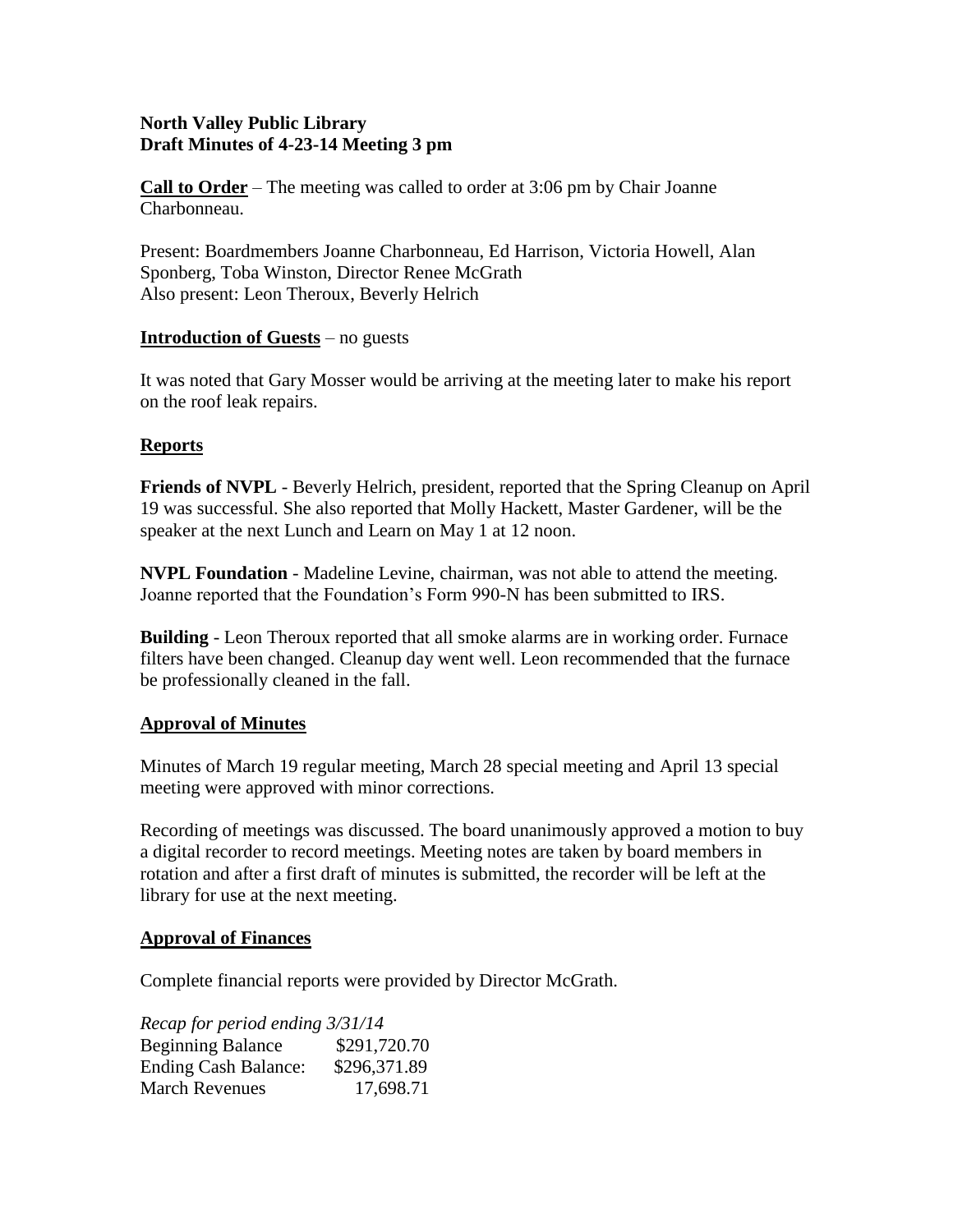| March Expenditures      | 19,578.85    |                                    |
|-------------------------|--------------|------------------------------------|
| Revenues YTD            | \$195,857.59 | Revenues YTD @ 66% of Budgeted     |
| <b>Expenditures YTD</b> | \$205,758.01 | Expenditures YTD @ 66% of Budgeted |

Director McGrath noted that some small adjustments had been made since the reports were generated and those corrections would be reflected in next month's reports. She noted that the Revenue and Expenses at this time should be at about 75% of budgeted. Ed asked about the county situation (treasurer's office failures). Director reported that the library district received a large payment of approximately \$145,000 in January and one or two smaller payments since then but they were estimated and the county has still not provided a true reconciliation. She also said she has requested that county tax payments to the library district be made by direct deposit rather than paper check.

Financial Reports were approved as presented.

# **Old Business**

**Director's Report** – in board packets. There were no board comments on the Director's Report.

**Health Insurance Stipend** – The board continued its discussion of what to do next in light of changes brought about by ACA. The board unanimously approved contracting with Weber & Vanorio CPAs (Stevensville) to have them study the situation and make a recommendation on the best way to handle employee health care benefits going forward. Director McGrath was asked to contact the CPA firm.

**Roof Leak Repairs** – Gary Mosser of Gary Mosser Construction (Stevensville) was introduced to the board. He had made an assessment of the roof problems and reported on his findings. He said the roof seam appeared to be okay but ice damming as thick as 8 inches in some places was causing water to permeate the roof at the weakest points, eventually making its way into the interior of the building.

Gary estimated that to "demo out" the former bathroom that was damaged by water and mildew would take roughly 1 to 1-1/2 days of work. He would take out the walls, cap off the utilities and plumbing, and dispose of all the compromised materials. He gave a verbal estimate of \$450. Any "finish" work such as painting would be an additional cost.

Gary and Leon both recommended replacing the heat cable line (soffit gutter cable) on the roof to help prevent ice buildup in the future.

Regarding the exterior roof problem of hot grease blowing and dripping from the adjoining building on the north, Gary said the hot grease had burned right through the roof material. He said it would be pretty easy to install a trap that would catch the grease which could then be drained off and deposited in an appropriate spot but the property owners haven't done that.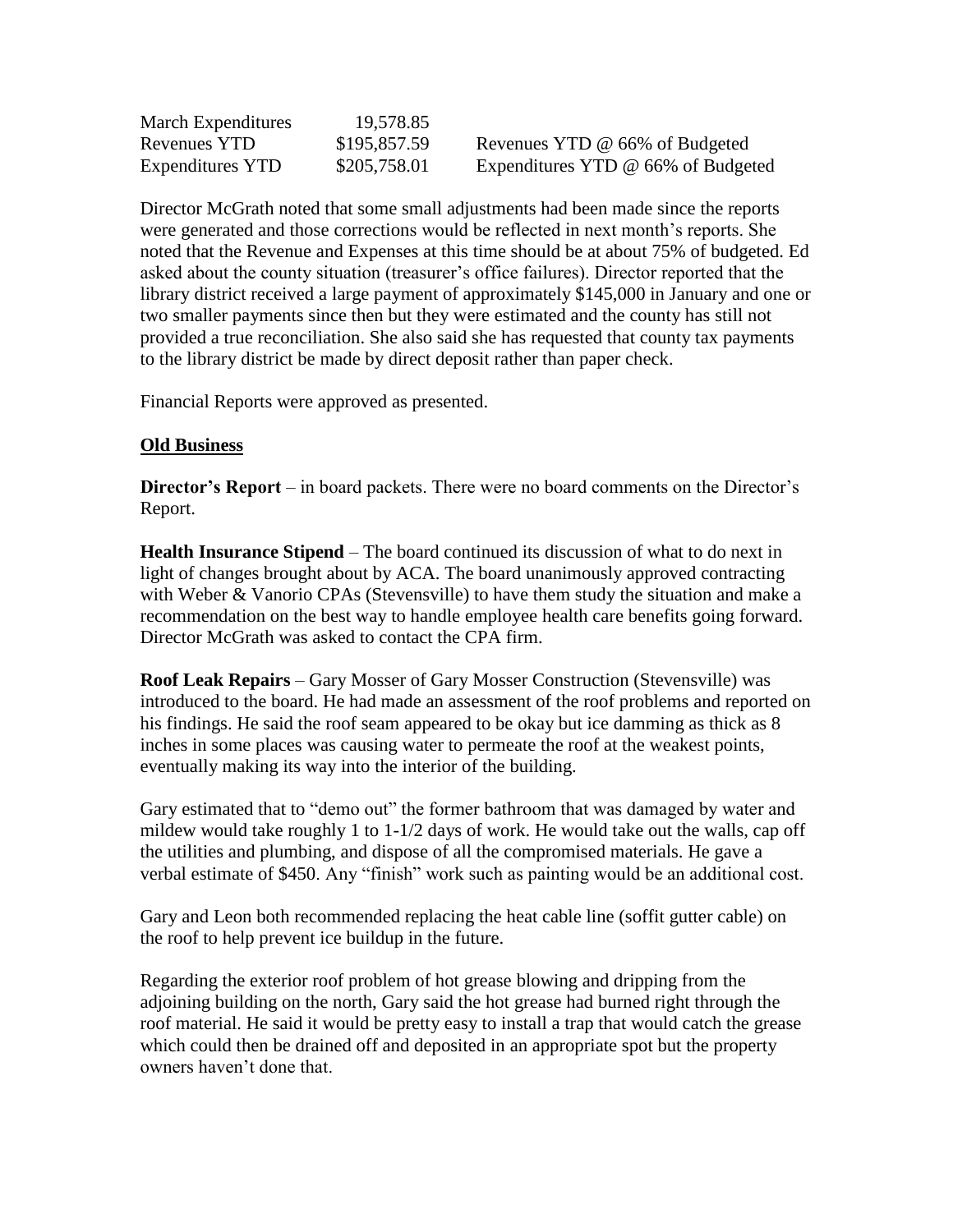After Gary left the meeting, the board continued discussion of roof issues. Director McGrath reported that the library's insurer will cover the interior repairs but not the exterior repairs. Ed suggested that prior to contracting with Gary Mosser, the board should get a complete itemized estimate, with and without the cosmetic finish work. Renee was directed to do so. The board unanimously approved authorizing Director McGrath to spend up to the amount of the insurance claim (approximately \$1500, according to director) for Gary Mosser to make the necessary repairs caused by the roof leaks.

The board also discussed the ongoing problem of the dripping grease from the Stevi Café that has made its way through the roof and along the interior wall in the community room. It was suggested that the board chair, the director, the mayor and the building inspector meet with the owners of the Stevi Café to discuss the situation.

**Vinyl Wraps for Book Drops** – Director McGrath obtained an estimate of \$730 per book drop to have vinyl wraps printed with camera-ready designs. After some discussion regarding the possibility of additional bids, the matter was postponed due to more pressing issues.

**Façade** – Joanne reported that she had submitted a grant request for \$1800 to the Stevensville Community Foundation for façade improvements. She is also going to get a bid on prep work that will be required before painting the front of the building. The board unanimously approved completing the façade improvements prior to the 2014 Creamery Picnic which is scheduled for the first weekend in August. Victoria agreed to contact Joan Prather at the Main Street office in an attempt to get digital copies of the façade improvement samples that the Design Committee developed.

**Director Search** – Joanne reported that Denise Ard has accepted the library's offer of the Director position. Ard has signed and returned the contract at a salary of \$41,600 (\$20/hour). Ard will be arriving in the area on May 14 and is expected to come into the library on May 15. She is tentatively scheduled to attend the Tamarack Federation meeting May 16-17 in Bigfork with Joanne.

## **New Business**

**FY 2014-2015 Budget Proposal** – Director McGrath presented the first draft of the 2014-15 budget. After a quick overview and general comments by board members, the board agreed to share comments on the draft by email between now and the next board meeting and to discuss the proposed budget at the next meeting.

There was discussion on whether or not the wage-range cap should continue. This will be discussed in more depth at the next meeting.

Joanne stated that it is her desire that the board develop and implement a Strategic Plan for both the short and long term. She also said she is hoping for big things from the new director.